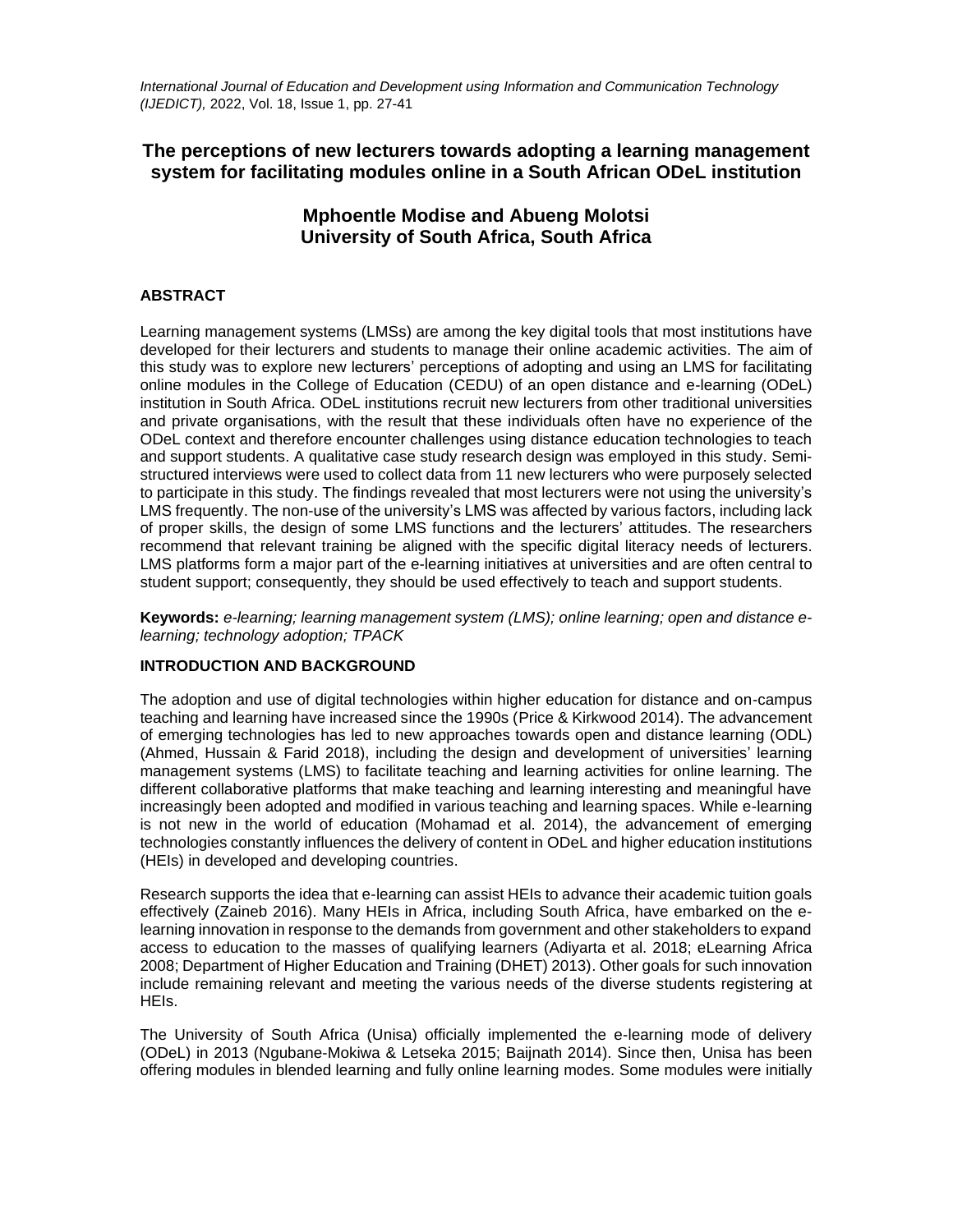delivered in a blended learning mode with the aim of eventually offering them fully online. However, the new ODeL strategy compelled lecturers to embrace and use the university's LMS and other online digital tools and technologies to teach, support and interact fully with the students (Swart 2015). This requires a new way of facilitating modules and supporting students from diverse backgrounds, employing various educational technologies. The university's LMS has thus been used for various purposes by lecturers, although Modise & Van den Berg (2021) reported that it was not compulsory to use the university's LMS prior to the COVID-19 pandemic (that is, before 2019); therefore, the LMS was not used regularly by many lecturers, especially new lecturers.

Although universities are making significant efforts to provide lecturers with various digital technologies for teaching and learning and supporting students online, Flavell et al. (2019) suggest that many academics tend to be slow to embrace these new technologies for various reasons. Lecturers need to be aware of the educational technology tools that can be used to enhance their teaching and delivery of online modules. Flavell et al. (2019) argue that academics are required to adapt positively to changes resulting from technology. The challenge is that e-learning is a relatively new priority for universities and most of the academics in developing countries (King & Boyatt 2015; Kisanjara et al. 2017; Phutela & Dwivedi 2020). Many African HEIs are adopting forms of blended and online learning, thus highlighting the growing need for continuous development of lecturers (Pallitt et al. 2018). This implies that lecturers need to be better prepared, competent, and sufficiently supported to effectively adopt online course delivery. It also means that ODeL universities need to be intentionally strategic and creative in their recruitment practices, making sure that they hire incumbents who are ready to confront the demands of ODeL environments. Earlier research shows that some academics at the University of South Africa (Unisa) still required additional training to deliver course modules using LMS and digital technologies provided by the university (Chetty 2012; Holomisa & Dube 2014; Oliver 2014; Van den Berg, Joffe & Porto 2016). Based on the e-learning developments at Unisa, this paper sought to explore the perceptions of new lecturers in the College of Education towards the use of the LMS to deliver course modules online. The main research question guiding the discussion in this study was "What are the perceptions of new lecturers in the College of Education towards using a learning management system for facilitating modules online?" The discussion that follows unpacks this study's literature and theoretical underpinnings.

## **LITERATURE REVIEW**

The impact of online learning is inevitable and its growth and spread in higher education can no longer be ignored (Simonson et al. 2019). With the constant emergence of new digital technologies for teaching and learning, new modes of delivery such as e-learning and blended learning are being introduced and adopted by HEIs in developing countries. At the heart of ODeL is the great desire to improve the quality of education (Rohayani, Kurniabudi & Sharipuddin 2015), and to do this, the delivery and support to students' learning must be improved. HEIs must provide appropriate and relevant support to their academic staff to deliver quality teaching online. Although e-learning continues to grow rapidly (Kisanjara et al. 2017), Mohamad et al. (2014) maintained that e-learning was still at an early stage of development, especially in developing countries. Mohamad et al. (2014) define "e-learning in education" as "a process of learning through formal and informal use of all electronic media such as internet, intranet, extranet, mobile phones or others" (p.169).

Morris et al. (2019) argue that digital technologies can be used not only to enhance the quality of teaching and learning in higher education, but they "also allow a more student-centric approach that can reach increasing numbers of students at a lower cost" (p.45). Thus, most higher education institutions develop an LMS for lecturers and students to manage their academic activities (Mohamad et al. 2014). Anderson (2017) argues that LMSs are designed to facilitate and enable discovery, knowledge, and skill development, through collaborative platforms and socialconstructivist teaching activities. Some of the activities in an LMS include, but are not limited to,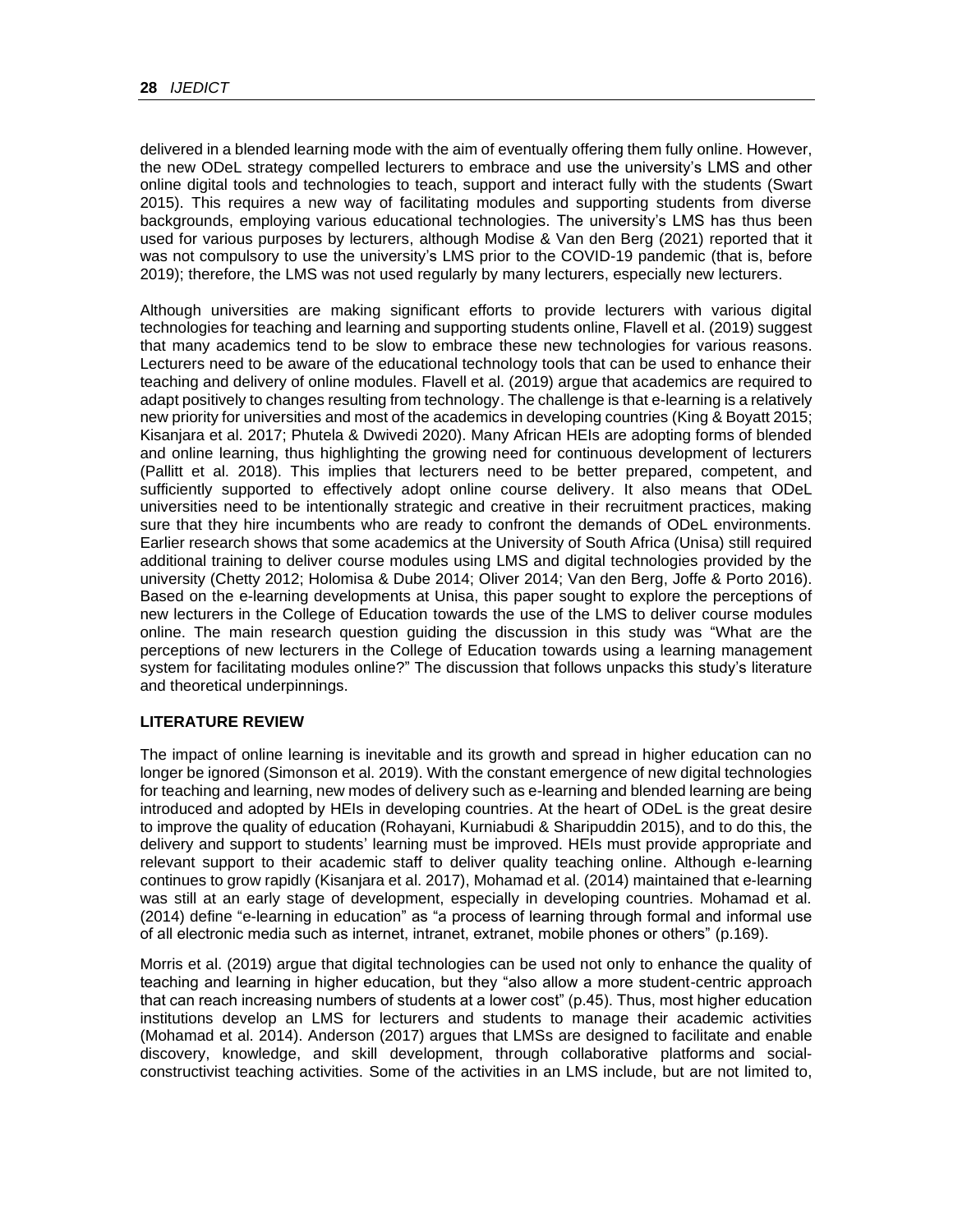creating and delivering content, monitoring student participation, assessing student performance and supporting students. The same LMS is also normally accessible to students, who are exposed to various digital tools for completing graded tasks, collaborating with other students, participating in discussions, compiling, and storing their learning artefacts (that is, through e-portfolios) and other learning activities. Therefore, the role and expertise of the lecturer in ensuring that the e-learning process is efficient is extremely important (Bouhnik & Marcus 2006).

Lecturers and students alike are facing the challenging reality of acquiring the relevant digital skills and correct attitudes towards e-learning. For example, lecturers are expected to take the lead in mastering the use of e-learning skills and knowledge for delivering content and supporting students effectively in online spaces. However, Modise (2020) argues that lecturers will not be able to transfer the relevant key digital skills to students if they themselves do not possess them, neither will the lecturers be able to support the students effectively without those skills. The idea that a person ought to put on their own oxygen mask before helping others (Dhir 2018; Bart et al. 2020) is a practical reality that should drive digital skill development and adoption of new education technologies by lecturers. This will allow lecturers to transfer the skills confidently and support the students' transition to new learning approaches. It is therefore important that lecturers embrace the transition and ensure that students are properly supported through and beyond the evolutionary period.

Generally low and infrequent overall usage of digital resources for teaching and learning by academics, seems to be a worrying trend in various HEIs in the African context (Mwantimwa et al. 2021; Moakofhi et al. 2017). Using ICTs proficiently for teaching and learning has become one of the key ingredients for successful adoption of e-learning (Holomisa & Dube 2014). Research reveals that some e-learning initiatives fail because HEIs and their employees are not well prepared for the e-learning experience (Ncube et al. 2014). Oliver (2014) argued for continuous training of staff and students for the effective use of technology and to ensure viability. For example, the need for interaction in online learning spaces is reported by researchers (Woods & Baker 2004; Chongwony 2008; Mucundanyi 2021) as the key characteristic of an effective online learning environment. Anderson and Garrison (1998) identified three common types of interaction involving students in a distance education and learning context, namely, student–student, students–teacher and student–content. The course content and learning activities in an LMS should therefore be designed with the interaction as a prerequisite, because new technologies enable lecturers to interact with students far more easily and more creatively than in the past. However, if the lecturers are not sufficiently equipped to design and deliver highly interactive modules through the LMS, the students stand to suffer.

Adequate preparation for ODeL and relevant ICT skills may bring some form of comfort and confidence to students and lecturers. Merely uploading study materials and instructions on the university's LMS is not enough. Hojeij et al. (2021) argued that integrating technology is not enough and Freeman (2005) had earlier explained that well-designed learning material does not in itself constitute a 'learning experience', but rather a learning resource that should support students to complete their studies successfully. Therefore, it is important that lecturers receive the relevant training, support and resources necessary to design and facilitate a meaningful learning environment for the students. Having a rich technological environment is not enough; universities need to make sure that their lecturers are using these pedagogical tools appropriately to benefit the students. At the centre of e-learning initiatives is the concept of student support, which requires lecturers to have relevant and adequate digital skills to assist students to be successful in their quest to acquire educational qualifications. If using the university's LMS is one of the ways that students can be supported effectively in their learning, lecturers must actively use this tool for teaching and supporting students online.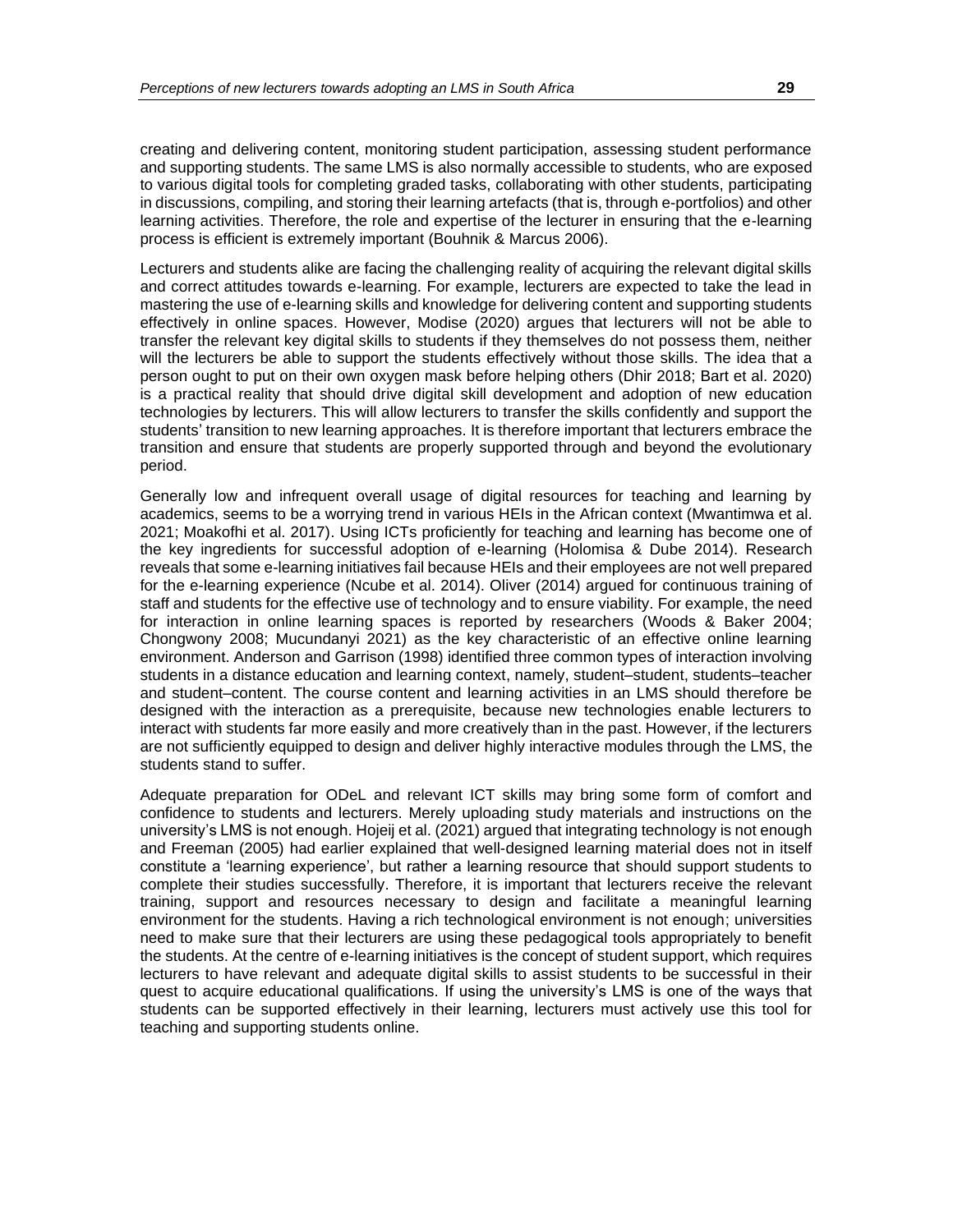# **TPACK AND THE USE OF LEARNING MANAGEMENT SYSTEMS IN ODEL**

The Technological, Pedagogical and Content Knowledge (TPACK) theory designed by Mishra & Koehler (2006) was purposefully chosen for its relevance to guide the study and the understanding of the adoption of an LMS by academics in the HE and ODL environment. Mishra & Koehler (2006) developed TPACK to help educators to use technology to teach effectively and successfully. This theory was also chosen as it has proven to be applicable across various educational contexts (Williams et al. 2015). TPACK lays out the knowledge and skills that lecturers need to successfully integrate technology into their teaching. According to Mishra and Koehler (2006), content, pedagogy and technology knowledge are at play in any teaching scenario, positioning TPACK at the centre of these tripartite relational sets of knowledge, as illustrated in Figure 1 below. This is what Koehler & Mishra (2009) refer to as meaningful and skilled teaching with technology.



**Figure 1: TPACK** framework (Koehler & Mishra 2009, p. 63)

We can consider TPACK as the desired achievement for any effective teaching practice. This means the teaching knowledge must be well complemented by the subject content knowledge and the creative integration of technology to effectively deliver quality education in ODeL environments. Kurt (2019) maintains that this theory was developed to explain the unique knowledge that teachers need to present subject content effectively using technology. Koehler& Mishra (2009) attest that TPACK involves using a variety of technologies in constructive ways to present content, using technology to redress some challenges faced by learners in the teaching and learning environment. The key elements of TPACK are discussed below.

**Technological Knowledge (TK)** is teachers' knowledge of various digital devices, which includes not only the ability to identify the relevant devices for delivery of content but also knowledge about how to teach using such devices (Koehler & Mishra 2009; Evens et al. 2015). TK is necessary for making learning meaningful in ODeL environments, where teaching and learning happen at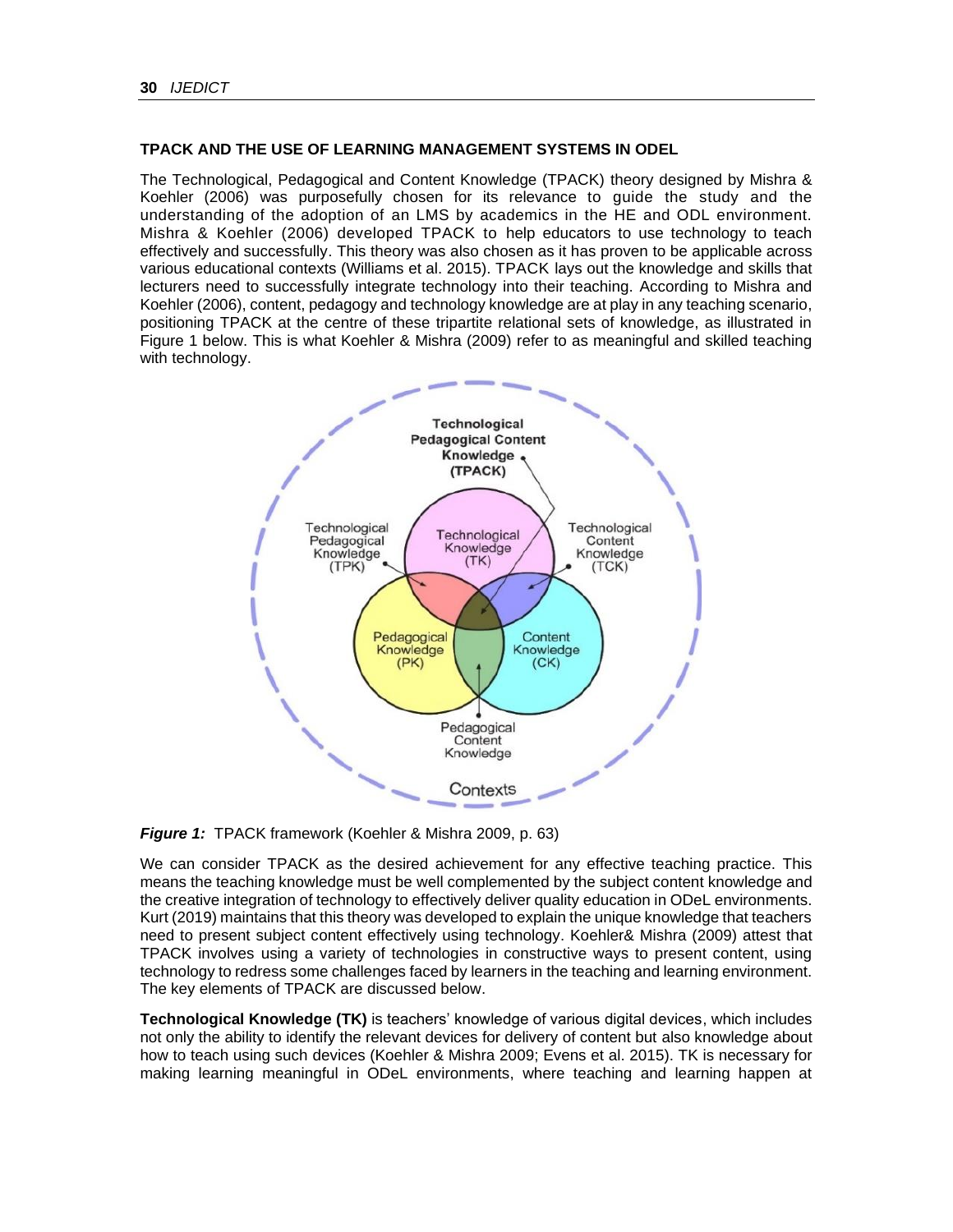different times and in different spaces. In the current study, the participants were expected to showcase their technological knowledge by using a relevant device to deliver a module.

**Technological Pedagogical Knowledge (TPK)** is the understanding of how the use of technology can support the delivery of content (Koehler & Mishra 2009). Both technology and pedagogy practices influence each other (Kurt 2019) by the accustomed relationships and interactions made by a teacher. In this study, the participants were expected to have a comprehensive understanding of technological tools and how they can be integrated pedagogically within the LMS, to effectively teach and support students.

**Technological Content Knowledge (TCK)** refers to the skills that teachers acquire to help them to identify the best technologies to support their students as they interact with the content (Koehler & Mishra 2009). Kurt (2019) described TCK as the relationships and intersections between technologies and content. Ideally, a teacher needs to understand which specific technologies are best suited to addressing subject-matter learning outcomes. In the context of the current study, the participants were expected to choose from an array of tools available from the university's LMS that best suited the accomplishment of the learning outcomes of the different course modules. The university's LMS portfolio includes technological devices such as announcements, blogs, discussion forums, lesson folders, podcasts, and online meeting tools, which they had to employ to enhance the achievement of various tasks.

This study sought to explore new lecturers' experiences of adopting an LMS for facilitating online modules in the College of Education at the University of South Africa. The most important feature of the TPACK framework is that each set of knowledge (content, pedagogy and technology) is dependent on the others – as long as they all work together. Therefore, the lecturers need to develop fluency and cognitive flexibility not just in each of the core competencies, but also in understanding the interplay that exists between these competencies and construct effective solutions to challenges that may be experienced (Koehler & Mishra 2009).

#### **METHOD**

#### **Context**

This study was conducted at the University of South Africa (Unisa) in the College of Education in 2019, just before the start of the COVID-19 pandemic. As already mentioned, Unisa officially implemented the ODeL model in 2013, but at the time of this research in 2019, only a few modules had been delivered via the university's LMS; in other words, not all lecturers were teaching online. The university's LMS was developed and run on the Sakai platform. The study focused on undergraduate modules in various departments within the College of Education.

An interpretive epistemological paradigm was employed in this study to produce relevant understanding (Yin 2017) of lecturers' experiences of adopting a learning management system for facilitating online course modules. A qualitative case study research approach was also used to explore the nature of the phenomenon under study. Yin (2017) states that case studies examine complex phenomena in natural settings to increase the understanding of them, not necessarily to generalise the results to other situations. However, some lessons may prove to be valuable for HEIs in similar contexts. The research question pursued in this study was "What are the perceptions of new lecturers in the College of Education towards using a learning management system for facilitating modules online?

#### **Participants**

Eleven new lecturers (10 females and 1 male) between the ages of 30 ad 55 were purposefully identified and invited to participate voluntarily in the study in the College of Education at Unisa.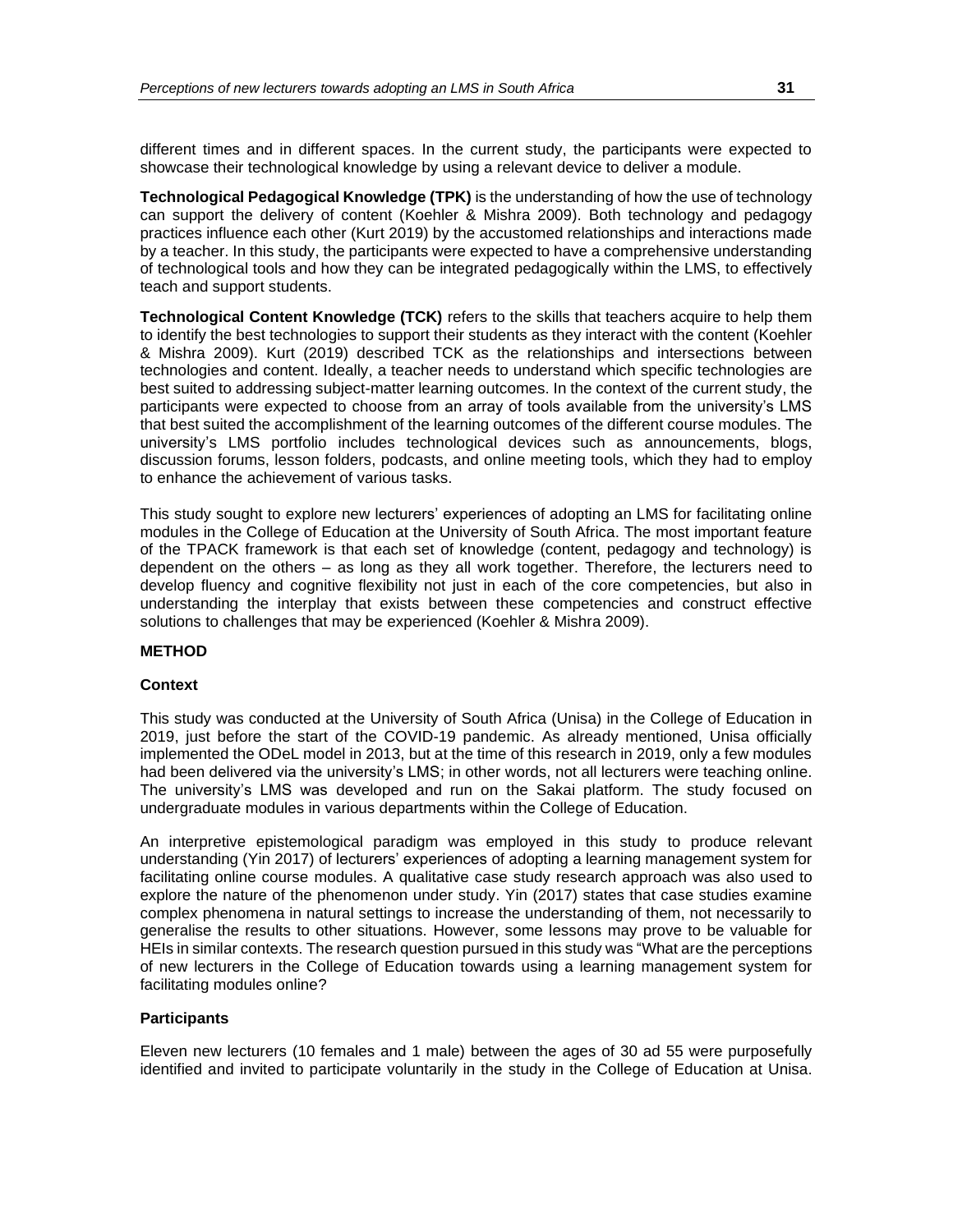These lecturers were selected because of their involvement in the online module delivery and their availability and willingness to participate in the study (Suen et al. 2014). All the participants in the study had been employed at Unisa for less than five years. Most of the new lecturers who participated in this study had previously been employed as teachers at various primary and secondary schools and had never worked in an ODL environment prior to working at Unisa. The other participants had previously worked in other traditional face-to-face HEIs before joining Unisa and thus had no ODL experience and/or experience in the use of an LMS for teaching. However, Unisa provides training workshops during their onboarding and orientation programme, and training sessions are also available throughout the year for lecturers to update their skills.

#### **Data collection and analysis**

Semi-structured interviews with open-ended questions were used to collect data. Tracy (2019) supports face-to-face interviews for their clear advantage of providing rich data and allowing the researcher an opportunity to observe non-verbal communication, which presents its own set of cues to a researcher. However, owing to the participants' work schedules, seven of the participants could only be reached via e-mail. The researchers therefore opted to conduct electronic mail (email) interviews – also known as virtual interviews (Robinson et al. 2021). E-mail interviews "are becoming an increasingly widespread method of data collection" (Martini & Buda 2019, p. 2353). One of the benefits of virtual interviews is that they can be conducted anytime, anywhere, especially where time commitments pose a problem. Baker & Edwards (2012) reported that e-mail responses are sufficient to elicit intellectual discourse (p.3). To ensure the flow of conversation, the researchers in this study requested the participants to respond to questions within three days. Face-to-face semi-structured interviews with four participants were conducted and transcribed by the researchers.

#### **Data analysis**

"Data analysis methods and techniques seek to bring order, structure and meaning to the large amount of data that are collected in research" (De Vos 2011, p.397). In this study, thematic analysis was used to make sense of the data. Due to the size of the study, we opted to transcribe the four face-to-face interviews ourselves, and this ensured that we immersed ourselves in the data. To interact deeply with the data, we also opted for collaborative manual coding (Saldaña, 2021) using Microsoft Word. The email interview responses were incorporated with the face-to-face responses and analysed. Intercoder reliability was achieved through constant member checking (Hamilton 2020). The systematic process led to the emergence of two major themes.

#### **Ethical considerations**

All ethical principles were maintained throughout the study, including voluntary participation, informed consent, confidentiality and anonymity. Permission to conduct the research was granted by the Unisa College of Education Ethics Committee. The participants were informed that their participation in the study was voluntary and that they are free to withdraw at any time without penalty. Upon agreement, the participants were requested to complete the informed consent form. Concerning anonymity, the researchers ensured that the participants' personal details were kept confidential in the password-protected computers of both researchers and that the participants could not be identified through their comments. The numbers 1 to 10 were used to identify the participants for purposes of data analysis and reporting, to protect their identities.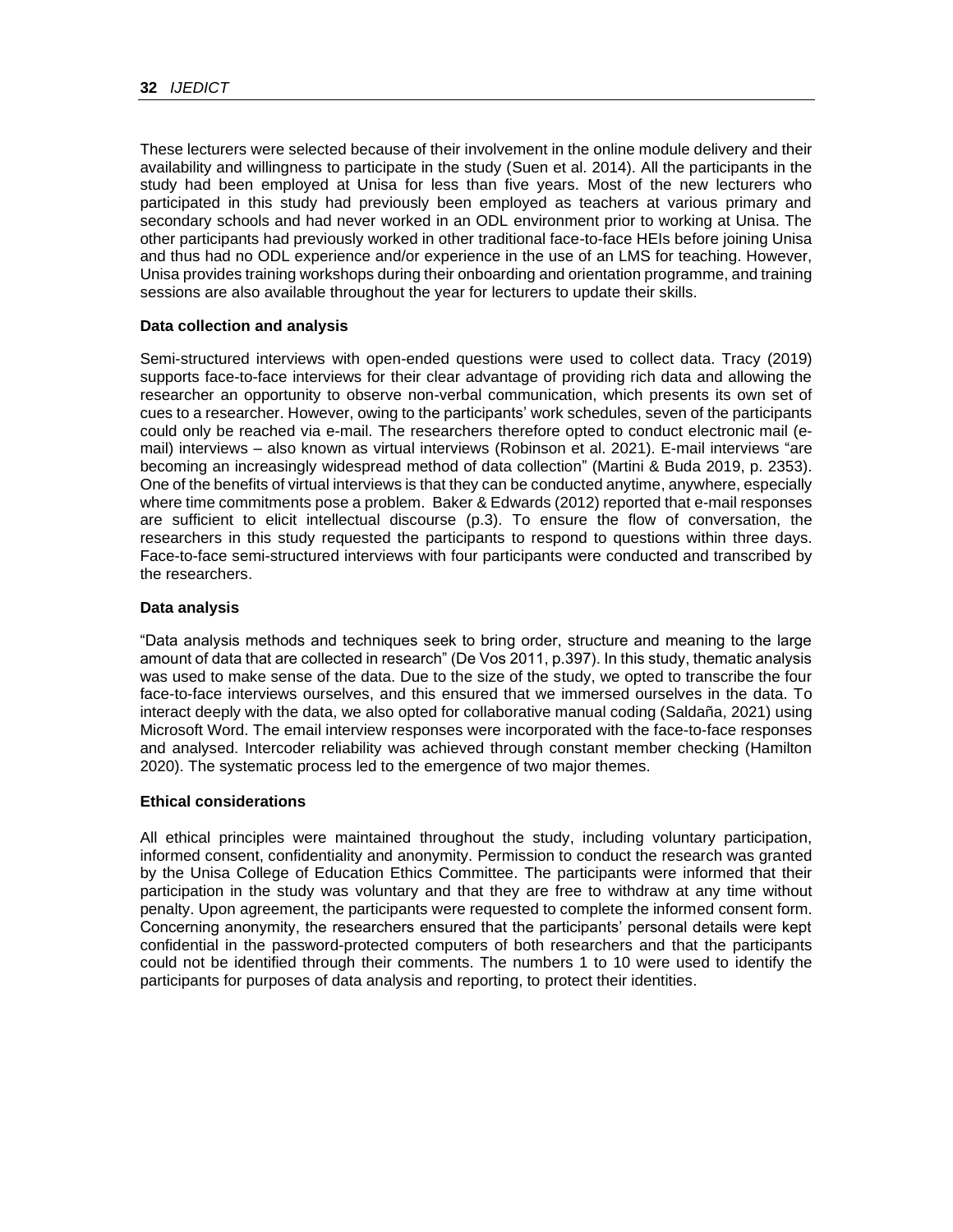#### **FINDINGS**

#### **THEME 1: USE OF THE UNIVERSITY'S LMS TO DELIVER MODULES ONLINE**

When asked about their general view regarding the use of the university's LMS, most of the participants expressed frustration with the LMS platform. All the participants mentioned that the design of discussion forums on the university's LMS was problematic. They indicated that the design negatively affects their effective facilitation and management of the discussion and interaction with the students, as indicated by the following participant:

*"It is a powerful tool but can be frustrating when the network is down making it difficult even for some students to access it."* [Participant 9]

#### *Design of discussion forums*

Participant 6 indicated that the discussion forum is the most frequently used tool on the university's LMS:

*"This is the tool I used most often. I visit it frequently. And in the weeks running up to a due date, I visit it daily because that is when students start posting in the discussion forum."*

Although the discussion forum is one of the most frequently used tools on the LMS, Participant 4 went on to describe how the discussion forums design inhibits conversations with students.

*"[sigh] university's LMS as a teaching and support tools is still lacking…university's LMS discussion forums is designed in a linear way. Life is not linear, discussion forums are not conversational, they are also linear."* 

#### *Non-use of the LMS by students*

The other challenge, as explained by the participants, is that most of the students do not use the discussion forums; the only time students visit the LMS platform is near the due date of an assignment or an examination, either to submit an assignment or to ask for more information about the scope of the work.

One participant indicated that the discussion forum was used to encourage participation in and contribution towards group tasks.

*"Students assist each other on the discussion forums, students post queries, comments and concerns. I visit these forums at least three times a week. I also create activities such as mind maps so that each student can participate."* [Participant 3]

In responding to the question about how often they visit the LMS, all the participants believed that the grouping of students on the LMS into smaller groups would facilitate management and the effective teaching and support of the students' learning. The process of grouping is not without its challenges, however, as one of the participants indicated:

*"Grouping of students is problematic…We are in the second term and there are many students who have not yet been grouped, and there are assignments that have already been submitted. This affects our assessment planning…"* [Participant 10]

#### *ICT, LMS and social media tools used for teaching*

When asked about what ICT tools the participants used to deliver module content online, the discussion forums, blogs, the announcement tool, and additional resources were identified by nine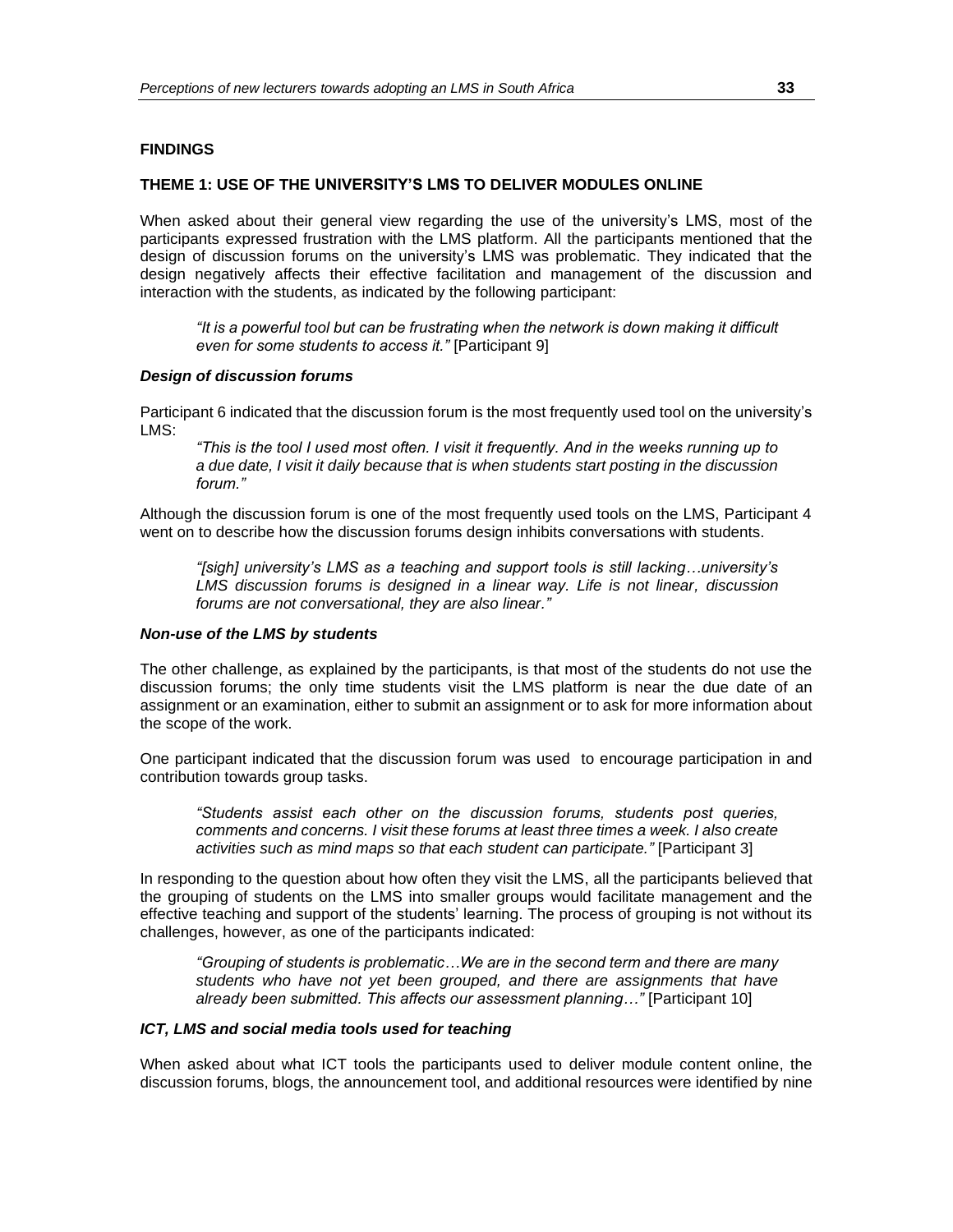out of eleven participants as the most frequently used tools on the LMS. Three of the participants did not use blogs as a technological tool to support their delivery of modules. The study also found that some lecturers at Unisa were not fully utilising the LMS to teach. Some of the participants did not even know that these tools existed on the university's LMS or how to use them. One participant explained that not being the primary lecturer, there is no need to use the LMS:

*"I am not hands-on with the tool, in the module where I am a secondary lecturer, we have allocated some colleagues this responsibility."* [Participant 4]

Only one of the participants had teaching assistants (TAs) in her module. The reason for the absence of TAs in the other modules was the lower numbers of students enrolled in those modules. The following comments highlight this point:

*"It's a daunting task, we check groups sites, see what TA's have posted, if they are responding to students, and that they are attending to students' complains. Playing the mediating role between TAs and students takes a lot of time."* [Participant 9]

*"We only operate on the site (LMS) to monitor TAs and not to directly communicate with the students."* [Participant 10]

These participants clearly do not use the LMS for teaching, instead, they use the LMS only for managerial purposes, which influences their attitudes towards the need to learn how to use the available technologies and the LMS for teaching and learning purposes.

When asked if the participants were using any collaboration tools or social media (such as, Facebook, WhatsApp, Google Docs, YouTube, Dropbox, or Wiki) to teach and support their students, most of the lecturers indicated that they do not use any collaboration tools or social media to augment their online module delivery. One participant indicated that they only use tools that the university provides as they are still new in the university:

*"I try to remain within the myUnisa space, primarily because I am fairly new at Unisa."* [Participant 1]

In contrast, Participant 3 mentioned that the workload is excessive, so they do not have time to incorporate collaboration or social media tools in the modules:

*"I do not have time to interact on wikis, blocks and other tools."*

Only a few participants indicated that they make use of WhatsApp groups to support their students beyond the confines of the university's LMS. Immediate feedback on assignments was one of the major reasons mentioned for using WhatsApp to support students.

### **THEME 2: COMMUNICATING AND SUPPORTING STUDENTS THROUGH THE UNIVERSITY'S LMS**

In response to the question about using e-mails and telephone calls to support students, all the participants mentioned e-mails and telephones as tools that they commonly used to supplement support given to students in online modules, as in the following comments:

*"I answer e-mails within 24 hours and students are grateful for the response. Even if I don't have an answer immediately, they are pleased to know that someone 'hears' them…Students are very pleased to have contact with someone when they experience challenges."* [Participant 8]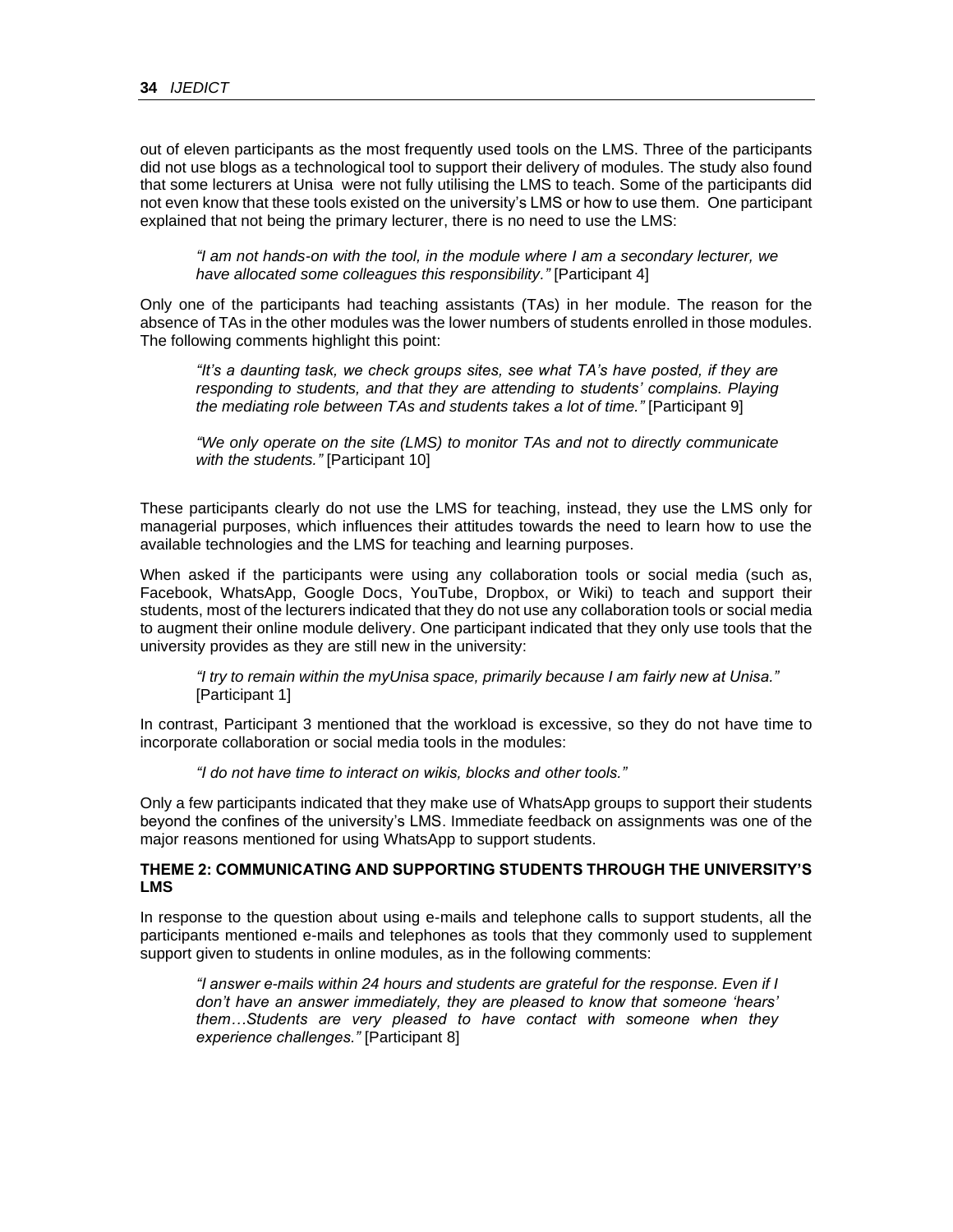The study reveals that the students are also not using the LMS as much as the lecturers, as shown by the following comments:

*"I answer numerous telephones calls on the same topics. Students also tend to phone to ask for an extension."* [Participant 5]

*"We use telephones, but I prefer emails, I get almost 30 telephones a day*." [Participant 9]

The participants also expressed the belief that many students do not read their e-mail communications sent via the compulsory myLife e-mail account, which is provided by the university to students for official communication. One participant indicated that they also use SMS messages to 'force' students to read communication sent via their myLife e-mails and the university's LMS announcements site.

*"Most students don't read their emails regularly, and therefore miss out on important communication, so, I sometimes use the University's SMS facility to force them to read their emails or direct them to the announcements made on the LMS"* [Participant 11]

The findings revealed that most of the participants did not see the university's LMS as a viable tool to support and disseminate knowledge to students because of the challenges faced by students, such as access to the Internet, cost of mobile data, connectivity problems and lack of electricity in some rural areas. One participant noted:

*"Most of our students also don't have relevant resources like stable access to the internet and data to participate in online learning, that is discouraging for them, and also for lecturers.*" [Participant 2]

# **DISCUSSION**

The design of an LMS is important in assisting the lecturers' effective facilitation and management of student interaction online. However, in this study, the participants expressed their concerns about the design of the LMS, specifically the design of discussion forums and how negatively they impact on lecturer-student and students-students interactions. Consequently this resulted in students using the discussion forum only at particular times, as highlighted in the findings. This means that the discussion forum tool is not achieving what it was designed to do, namely, to facilitate teaching and learning through interaction. This was mentioned as a barrier to the participants in delivering their module content effectively via the LMS. Ideally, educational technology tools such a discussion forum should be designed to facilitate purposeful instructional solutions that promote meaningful learning experiences effectively.

Since Unisa deals with large numbers of student registrations in various modules, the students are divided into smaller, more manageable groups of a maximum of 200 students per group for online modules. This allows the lecturers (or etutors and teaching assistants) to interact effectively with students, as and when the need arises. The number of students in a group also influences the interaction between the pedagogical practices and the technology tools used (Kurt 2019).

The university's LMS has an array of tools that can be used by lecturers for various activities, including teaching and supporting students. However, more than half of the participants mentioned that they never use some teaching tools on the LMS, such as learning units, e-portfolios, gradebooks and online meeting tools (e.g. BigBlueButton). The announcement tool was used mainly for communication purposes, to remind students of important due dates and to share important information and communication – not necessarily to teach. Swart (2015) states clearly that Unisa expects all its academic staff members to use tools within the LMS to support and deliver modules. However, it appears that there are no mechanisms to ensure that the LMS is fully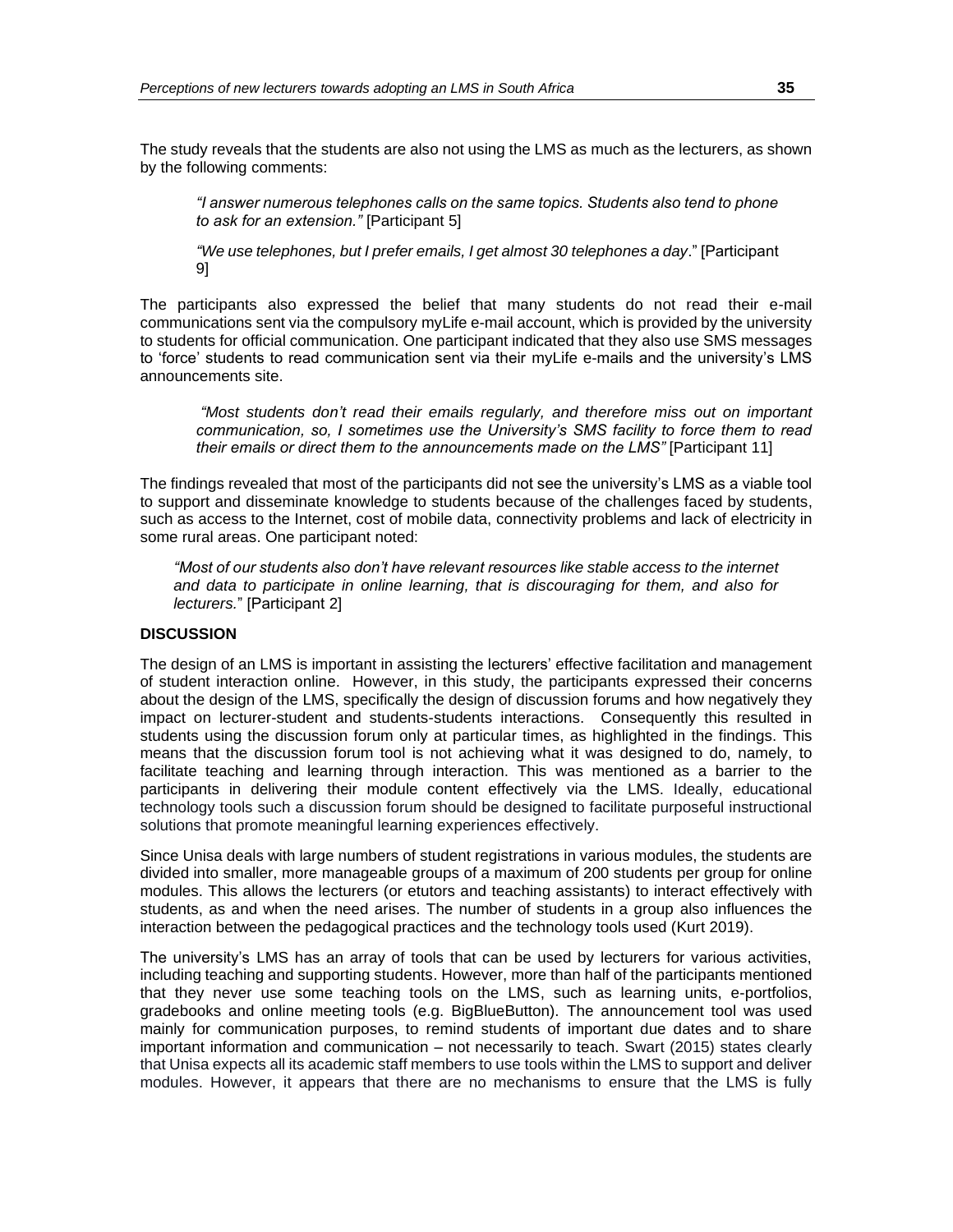integrated in teaching and learning within the university. Modise & Van Den Berg (2021) alluded to the fact that before the COVID-19 pandemic, the university did not enforce the use of the LMS. This created a digital divide between some of the new lecturers, those who regularly used the LMS and those who chose not to use it for their teaching and learning activities. The digital divide and other trends reported in this study also adversely affected the new lecturers' attitude towards technological knowledge in the use of the LMS. It also impacted the speed at which e-learning is adopted as a means of delivering tuition and student support services to the masses of students that enrol at this distance education institution. Koehler & Mishra (2009) contend that understanding how the use of technological tools influences how content is facilitated is important. The participants in this study showed confidence in the knowledge of their module content, but not in how they could integrate and use LMS technology tools to teach and support students effectively.

Employing teaching assistants(TAs) in modules assists lecturers with high student enrolments to facilitate their modules effectively. One of the participants explained that they regularly check on the TAs' participation and how they respond to student queries. The students are also advised on content matters and are provided with extra resources and guidance on how to use the LMS. This participant demonstrated content expertise by assisting TAs and checking their interactions within the LMS but did not interact with students via the LMS. Kurt (2019) and Koehler & Mishra (2009) emphasise relationships and intersections between technologies and content. Bouhnik & Marcus (2006) emphasised the role and expertise of the lecturer in ensuring that the learning process is efficient. However, if lecturers do not frequently visit the university's LMS and engage with students on the platform, as revealed in this study, the effective implementation and success of e-learning will be delayed.

E-mails and telephone calls are communication tools that can be used to support students, although they are not fully integrated in the university's LMS and thus tend to divert the teaching and learning activities away from the LMS. This also fails to stimulate a desire among the new lecturers to interact with the LMS fully. For lecturers in distance education and e-learning, constructive and effective communication depends on the students reading the communication and the study materials provided to them – even if it sometimes takes a little 'push', such as using the SMS facility. Freeman (2005) emphasised communication and feedback as essential to motivate students to engage actively in online learning. The importance of communication tools in ODeL was emphasised by the participants, since in an ODeL context, students and lecturers are separated by geographical space and time. Thus the use of such communication tools facilitates synchronous communication and valuable, continuous feedback. However, e-mails and telephones seemed to be the preferred methods/tools of communication by these new lecturers because most of them were still approaching ODeL teaching and learning using face-to-face approaches.

Most of the lecturers interviewed were recruited from traditional face-to-face educational institutions, including those who had previously taught at schools. Consequently, most of them may not have been exposed to the regular use of technology relevant to distance and online education. This was clear in this study, as the lecturers seemed to prefer a more 'human-contact' type of teaching through telephone calls, e-mails, and SMS messages, rather than through the LMS. The fact that the university did not mandate the use of the LMS before the COVID-19 pandemic also promoted apathy and reluctance in using the LMS, with the result that most modules were still being designed for correspondence and not for online delivery.

## **RECOMMENDATIONS**

The university's LMS design and navigation functions for the available technology tools and sites should be user-friendly to facilitate the successful delivery of modules. There is a need for HEIs operating in the ODeL context to conduct regular audits of their lecturers' technological knowledge, technological pedagogical knowledge and technological content knowledge. The gaps should thus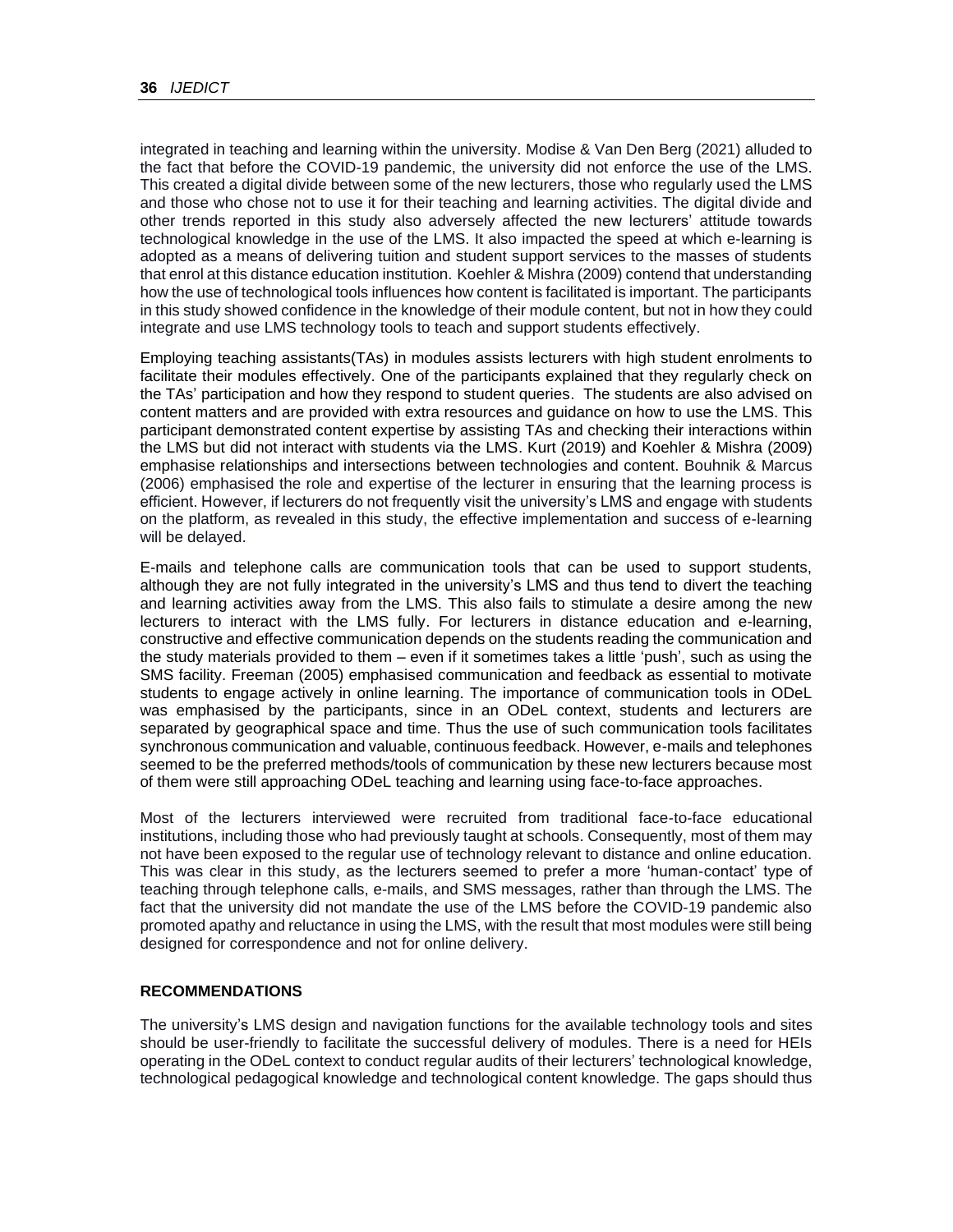be identified and addressed through various relevant and timely training interventions. Facilitating open discourse in the ODeL environment and sharing ideas and resources will benefit lecturers and students in any educational setting and should thus be encouraged. The researchers also recommend creation of active communities of practices and an environment that encourages sharing of ideas and lessons learned between new and other lecturers. It is also important to note the impact of the COVID-19 pandemic on education and all relevant stakeholders, and thus future studies should take into consideration how this affects delivery of education in online spaces.

#### **CONCLUSION**

The aim of this study was to explore new lecturers' perceptions of the adoption of an LMS to deliver modules online in an ODeL university context in South Africa. TPACK theory was used to highlight the sets of knowledge and skills needed by lecturers to deliver modules online efficiently and effectively. The most important feature of the TPACK framework is that each set of knowledge (content, pedagogy and technology) is dependent on the others – they all work together. The lecturers need to develop fluency and cognitive flexibility, not just in each of the core competencies but also in understanding the interplay that exists between these competencies, to construct effective solutions to challenges that may be experienced (Koehler & Mishra 2009). The study provided insights into the factors affecting the adoption of the LMS by new lecturers in an ODeL HE context and how such factors affect their delivery of modules and support to students. Although this was a case study and, therefore, of limited application, the lessons highlighted from a globally recognised mega university such as Unisa may prove valuable to other similar institutions in other developing countries.

#### **REFERENCES**

- Adiyarta, K., Napitupulu, D., Rahim, R., Abdullah, D. & Setiawan, M. I. (2018). "Analysis of elearning implementation readiness based on integrated elr model". *Journal of Physics: Conference Series*, vol. 1007, no.1, pp.1-6.
- Ahmed, M. U., Hussain, S. & Farid, S. (2018). "Factors influencing the adoption of e-learning in an open and distance learning institution of Pakistan". *Electronic Journal of e-Learning*, vol.16, no.2, pp.148-158.
- Allman, B. & West, R. E. (2021). 'Designing Technology-Enhanced Learning Experiences', In J. K. McDonald & R. E. West (Eds.), Design for Learning: Principles, Processes, and Praxis. EdTech Books. https://edtechbooks.org/id/designing\_technology
- Anderson, T. (2017). "How communities of inquiry drive teaching and learning in the digital age". *North Contact*, pp.1-16.
- Anderson, T. & Garrison, D. R. (1998). 'Learning in a networked world: new roles and responsibilities', in C.C. Gibson (ed), Distance learners in higher education: institutional responses for quality outcomes. Atwood Publishing, Madison.
- Baijnath, N. (2014). 'Curricular innovation and digitisation at a mega university in the developing world - The Unisa signature course project'. *Journal of Learning for Development*, vol.1, no.1, p.1.
- Baker, S. E. & Edwards, R. (2012). How many qualitative interviews is enough? Expert voices and early career reflections on sampling and cases in qualitative research. Southampton, England: National Centre for Research Methods.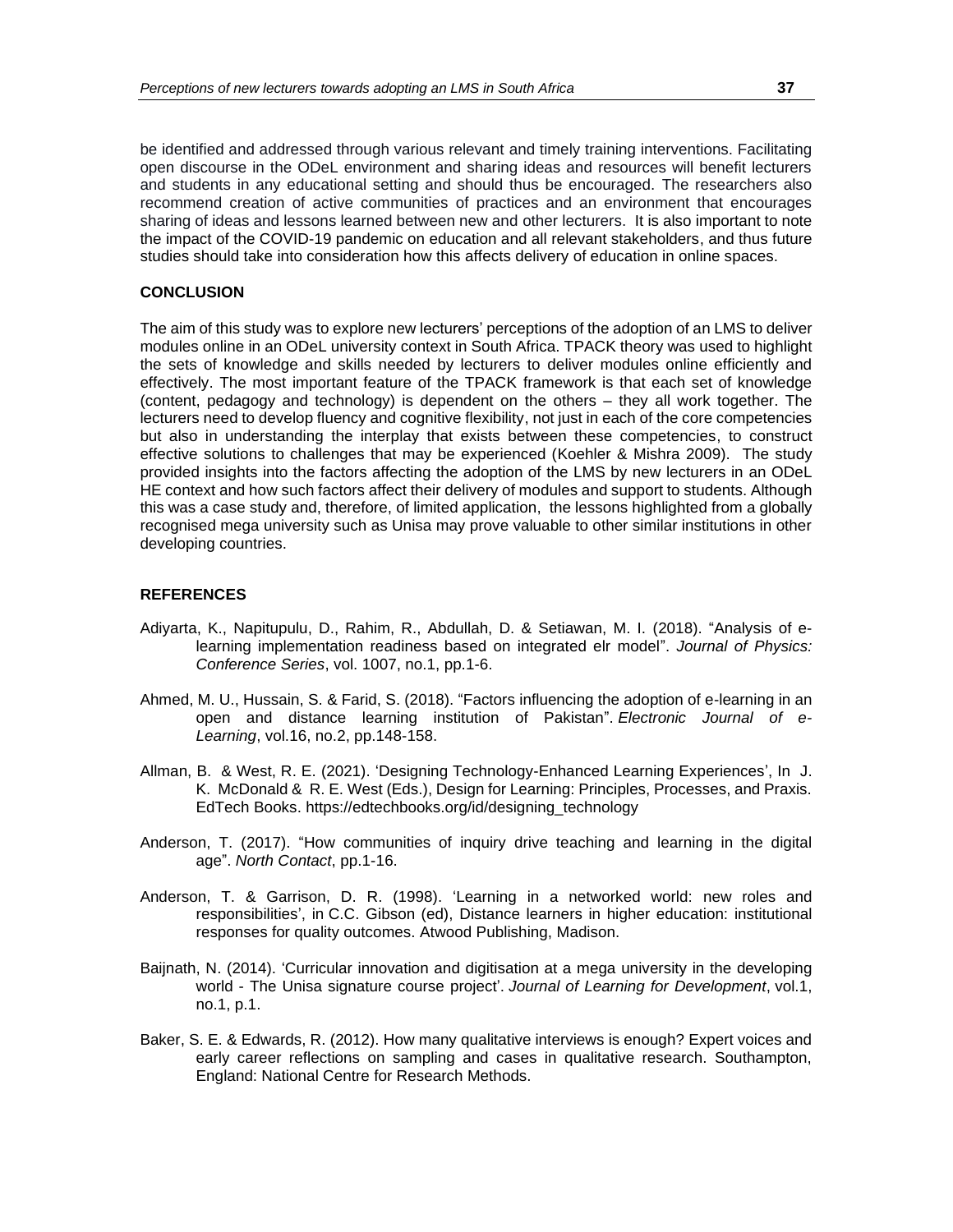- Bart, N. K., Kearney, K. & Macdonald, P. S. (2020). "Put on your own oxygen mask before helping others: mitigating healthcare worker risk from COVID‐19. *Internal Medicine Journal*, vol.50, no.7, pp. 891- 892.
- Bouhnik, D. & Marcus, T. (2006). "Interaction in distance‐learning courses". *Journal of the American Society for Information Science and Technology*, vol.57, no.3, pp. 299-305.
- Chetty, D. (2012). Challenges and prospects: ICT enhanced teaching and learning in the College of Human Sciences. Pretoria: University of South Africa.
- Chongwony, L. K. (2008). An investigation of social presence in postsecondary learners enrolled in online learning environment. Ohio University.
- Department of Higher Education and Training (DHET). (2013). 'White Paper for Post-School Education and Training: building an expanded, effective and integrated post-school system'. South Africa.
- De Vos, A. S., Strydom, H., Fouché, C. B., & Delport, C. S. L. (2011). *Research at grass roots for the social sciences and human service professions.* Pretoria: Van Schaik.
- Dhir, A., (2018). Put on your oxygen mask before helping others: Mental well-being in service design. In ServDes2018. Service Design Proof of Concept, Proceedings of the ServDes. 2018 Conference, 18-20 June, Milano, Italy (no. 150, pp. 188-198). Linköping University Electronic Press.
- eLearning Africa. (2008). Changing universities with ICT: an e-learning case study from Botswana. https://ela-newsportal.com/changing-universities-with-ict-%E2%80%93-an-elearningcase-study-from-botswana/
- Ertmer, P. A., Ottenbreit-Leftwich, A. T., Sadik, O., Sendurur, E. & Sendurur, P. (2012). "Teacher beliefs and technology integration practices: a critical relationship". *Computers & Education*, vol.59, no.2, pp. 423-435.
- Evens, M., Elen, J. & Depaepe, F. (2015).'Developing pedagogical content knowledge: lessons learned from intervention studies'. *Education Research International*. vol. 2015, pp. 1-23.
- Flavell, H., Harris, C., Price, C., Logan, E. & Peterson, S. (2019). "Empowering academics to be adaptive with e-learning technologies: an exploratory case study". *Australasian Journal of Educational Technology*, vol.35, no.1.
- Freeman, R. (2005). Creating learning materials for open and distance learning: a handbook for authors and instructional designers. Commonwealth of Learning (COL).
- Hamilton, J. B. (2020). "Rigor in qualitative methods: an evaluation of strategies among underrepresented rural communities". *Qualitative Health Research*, vol.30, no.2, pp.196- 204.
- Hojeij, Z., Tamim, R., Kaviani, A. & Papagianni, C. (2021). "E-books and digital storytelling for Emirati school children: project-based learning for pre-service teachers". *Issues in Educational Research*, vol.31, no.4, pp.1067-1087.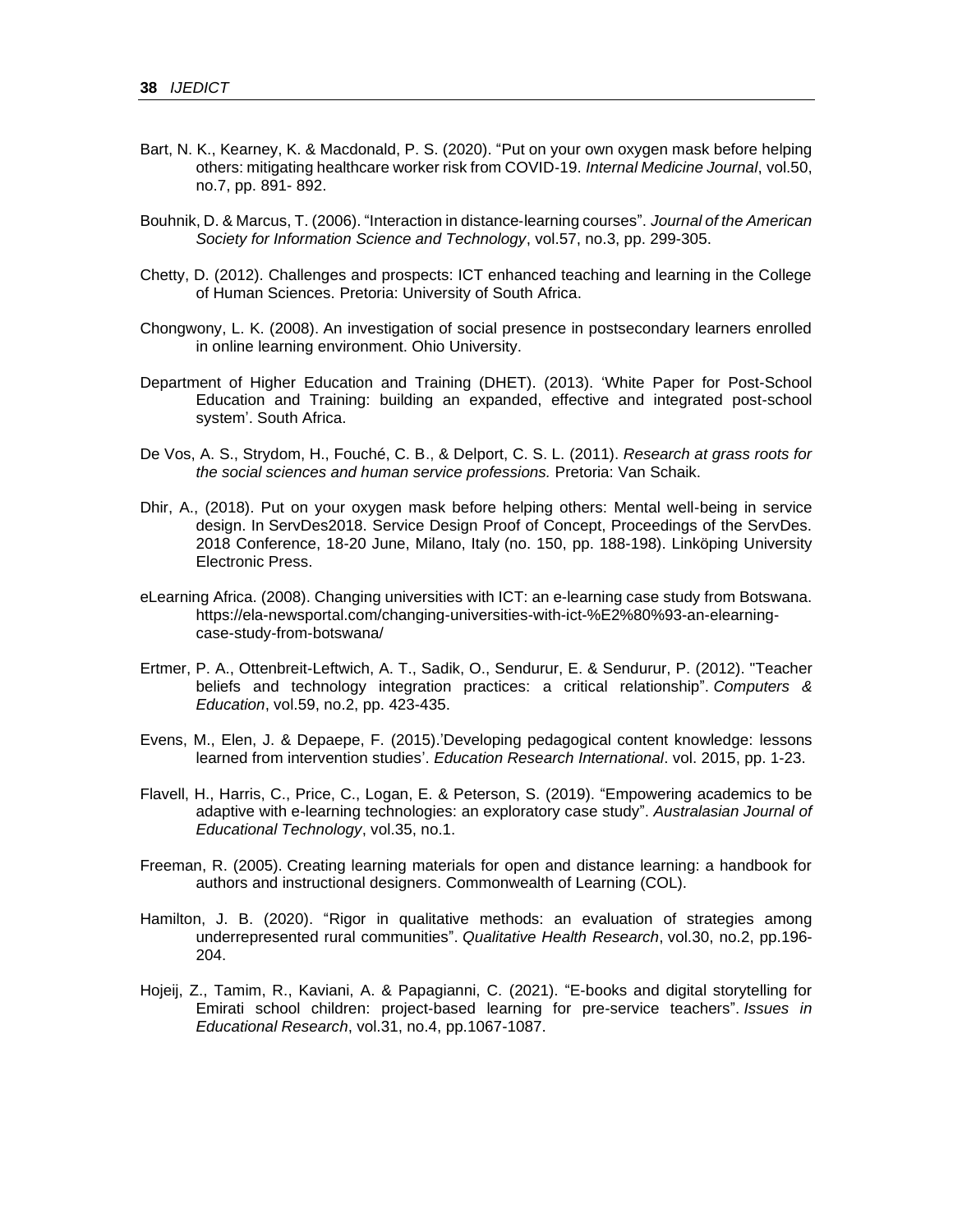- Holomisa, T. and Dube, L., (2014). Reflections on the Readiness of the University of South Africa Eastern Cape Region for the Deployment of E-Learning. *Mediterranean Journal of Social Sciences*, vol. 5, no. 14, p.290.
- King, E. & Boyatt, R. (2015). "Exploring factors that influence adoption of e‐learning within higher education". *British Journal of Educational Technology*, vol.46, no.6, pp.1272-1280.
- Kisanjara, S., Tossy, T., Sife, A. & Msanjila, S. (2017)."An integrated model for measuring the impacts of e-learning on students' achievement in developing countries". *International Journal of Education and Development using ICT*, vol.13, no.3, pp. 109-127.
- Koehler, M. & Mishra, P., (2009). What is technological pedagogical content knowledge (TPACK)?. *Contemporary issues in technology and teacher education*, vol. 9, no. 1, pp.60- 70.
- Kurt, S. (2019). "TPACK: technological pedagogical content knowledge framework". *Educational Technology*. Available at: https://educationaltechnology.net/technological-pedagogicalcontent-knowledge-tpack-framework/
- Martini, A. & Buda, D. M. (2019). "Analysing affects and emotions in tourist e-mail interviews: a case in post-disaster Tohoku, Japan". *Current Issues in Tourism*, vol. 22, no.19, pp.2353- 2364.
- Mishra, P. & Koehler, M.J., (2006). Technological pedagogical content knowledge: A framework for teacher knowledge. *Teachers college record*, vol. 108, no. 6, pp.1017-1054.
- Moakofhi, M., Leteane, O., Phiri, T., Pholele, T. & Sebalatlheng, P. (2017). "Challenges of introducing e-learning at Botswana University of Agriculture and Natural Resources: lecturers' perspective". *International Journal of Education and Development using ICT*, vol.13, no.2, pp. 4-20
- Modise, M. P. (2020). "Continuous professional development and student support in an open and distance e-learning institution: a case study". *International Journal of African Higher Education*, vol.7, no.1, pp.49-68.
- Modise, M. P. & Van den Berg, G. (2021). "Covid-19 as an accelerator for training and technology adoption by academics in large-scale open and distance learning institutions in Africa". UnisaRxiv.
- Mohamad, S. N. M., Salam, S. & Bakar, N. (2014). "Lecturers' perceptions and attitudes towards the usage of online learning at polytechnic". *Learning*, vol.51, no.43.
- Morris, N., Swinnerton, B. & Czerniewicz, L. (2019). "Unbundling education: mapping the changing nature of higher education in South Africa – ESRC". *Impact*, vol.2019, no.1, pp.44-46.
- Mucundanyi, G., (2021). "Design Strategies for Developing an Engaging Online Course in Higher Education". *International Journal of Education & Development using Information & Communication Technology*, *17*(3), pp. 198-206.
- Mwantimwa, K., Mwabungulu, E. & Kassim, M. (2021). "Academic staff and researchers' use of electronic resources in Tanzania: a comparative study". *International Journal of Education and Development using Information and Communication Technology*, vol.17, no.2, pp.55- 75.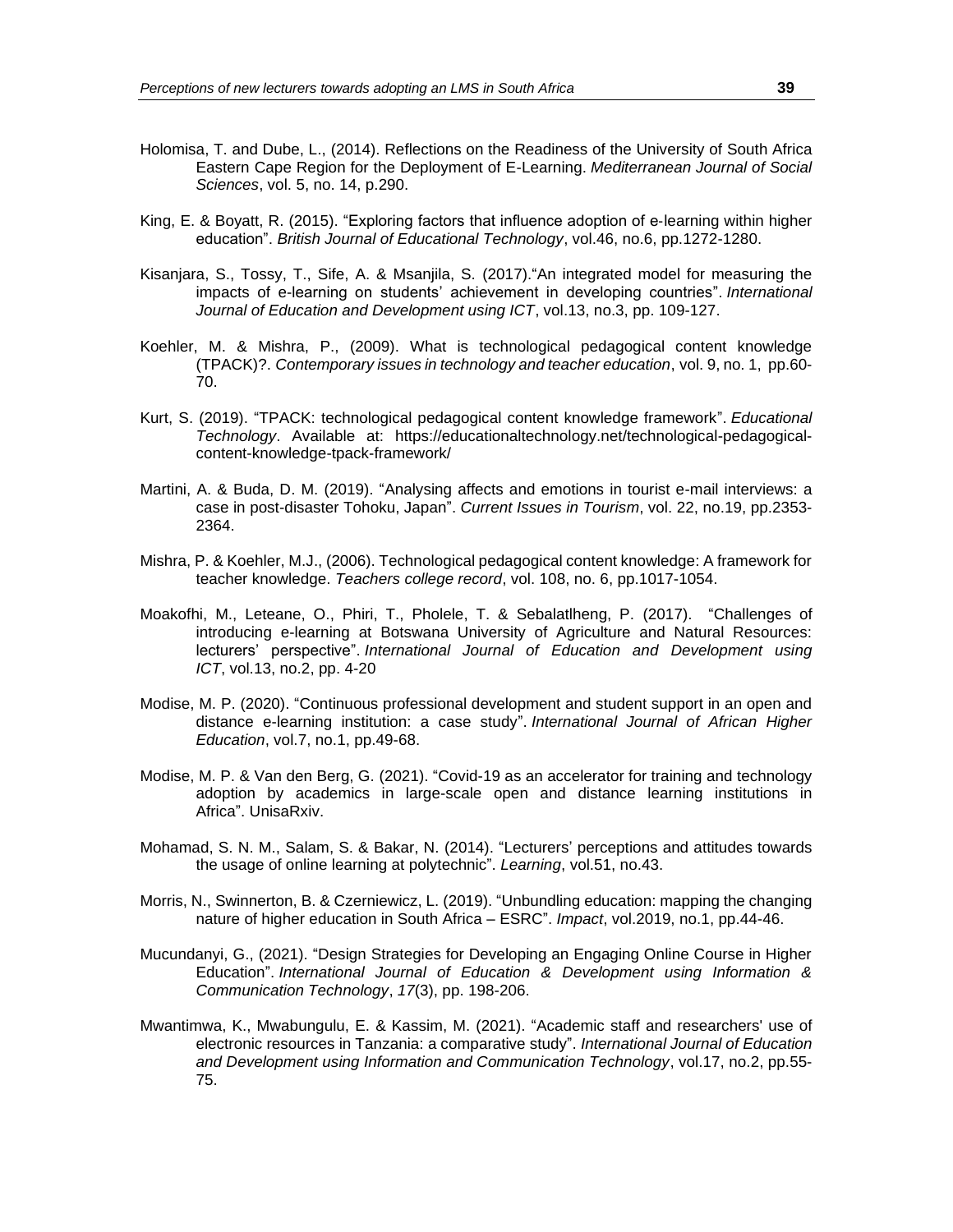- Ncube, S., Dube, L. & Ngulube, P. (2014). "E-learning readiness among academic staff in the Department of Information Science at the University of South Africa". *Mediterranean Journal of Social Sciences*, vol.5, no.16, pp.357-357.
- Ngubane-Mokiwa, S. & Letseka, M. (2015). "Shift from open distance learning to open distance elearning". *Open Distance Learning (ODL) in South Africa*, vol.129.
- Oliver, E. (2014). "Theological education with the help of technology". *HTS: Theological Studies*, vol.70, no.1, pp.1-7.
- Pallitt, N., Carr, T., Pedersen, J., Gunness, S. & Dooga, J. (2018). "Perspectives on learning design in African higher education". In ICEL 2018 13th International Conference on e-Learning (p.314). Academic Conferences and Publishing Limited.
- Phutela, N. & Dwivedi, S. (2020). "A qualitative study of students' perspective on e-learning adoption in India". *Journal of Applied Research in Higher Education*, vol.12, no.4, pp. 545- 559. https://doi.org/10.1108/JARHE-02-2019-0041
- Price, L. & Kirkwood, A. (2014). "Using technology for teaching and learning in higher education: a critical review of the role of evidence in informing practice". *Higher Education Research & Development*, vol.33, no.3, pp.549-564.
- Robinson, K. A., Shin, B. & Gangadharan, S. P. (2021). "A comparison between in-person and virtual fellowship interviews during the Covid-19 pandemic". *Journal of Surgical Education*, vol.78, no.4, pp.1175-1181.
- Rohayani, A.H., Kurniabudi, K & Sharipuddin, S. (2015). A literature review: readiness factors to measuring e-learning readiness in higher education. *Procedia Computer Science*, vol. 59, pp. 230-234.
- Saldaña, J. (2021). *The coding manual for qualitative researchers*. (4<sup>th</sup> Ed). Sage. London
- Simonson, M., Zvacek, S.M. and Smaldino, S., (2019). Teaching and Learning at a Distance: Foundations of Distance Education 7th Edition. Information Age Publishing, Inc.
- Suen, L. J. W., Huang, H. M. & Lee, H. H. (2014). "A comparison of convenience sampling and purposive sampling". *Hu Li Za Zhi*, vol.61, no.3, p.105.
- Swart, A. J. (2015). "Student usage of a learning management system at an open distance learning institute: a case study in electrical engineering". *International Journal of Electrical Engineering Education*, vol.52, no.2, pp.142-154.
- Talukdar, M. (2017). Add discussion forums in your LMS for effective learning. https://www.gnosisconnect.com/resources/blog/discussion-forums-in-lms-social-learningenabled-lms-learning-management-system/
- Tracy, S. J. (2019). Qualitative research methods: collecting evidence, crafting analysis, communicating impact. New Jersey, U.S.A: John Wiley & Sons.
- Van den Berg, G., Joffe, M. and Porto, S.C., (2016). The role of partnerships in academic capacity building in open and online distance education. *Distance Education*, vol. 37, no. 2, pp.196- 207.